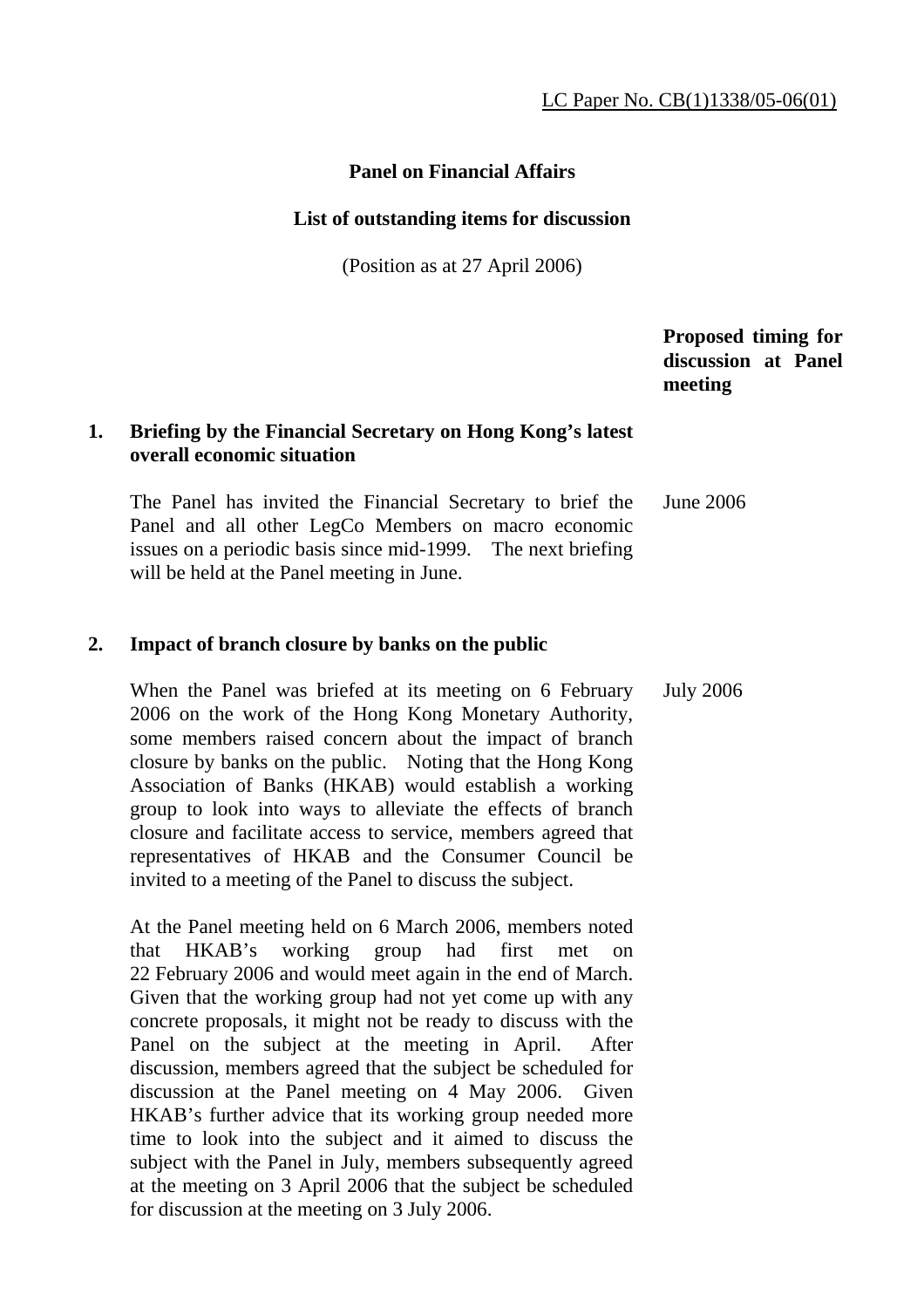#### **3. Proposal to write off a judgement debt**

 At the Panel meeting held on 6 June 2005, members were briefed on the Administration's proposal to write off the judgement debt owed to the Government by an auctioneer hired by the former Government Supplies Department to conduct commercial disposal of unserviceable or obsolete government stores and confiscated goods which was considered irrecoverable. Members expressed concerns about actions taken by the Administration to recover the outstanding payments from the auctioneer and details of the Administration's internal investigation on the case including the disciplinary proceedings taken against the involving civil servants. It was agreed that the Panel would further discuss the proposal in due course after the Administration had provided the supplementary information requested by members. To be confirmed

 The Administration plans to further consult the Panel on its proposal to write off the judgement debt in due course and then seek the approval of the Finance Committee on the proposal.

#### **4. Briefing on the draft Companies (Amendment) Bill 2006**

 The Companies (Amendment) Bill 2006 aims to enable the introduction of a scripless securities market allowing securities to be issued and transferred electronically. The Bill has been included in the Legislative Programme 2005-06 provided by the Administration in October 2005. To be confirmed

 As advised by the Administration on 24 November 2005, the SFC is considering the way forward and the corresponding legislative amendments, and will brief the Panel on the way forward in due course.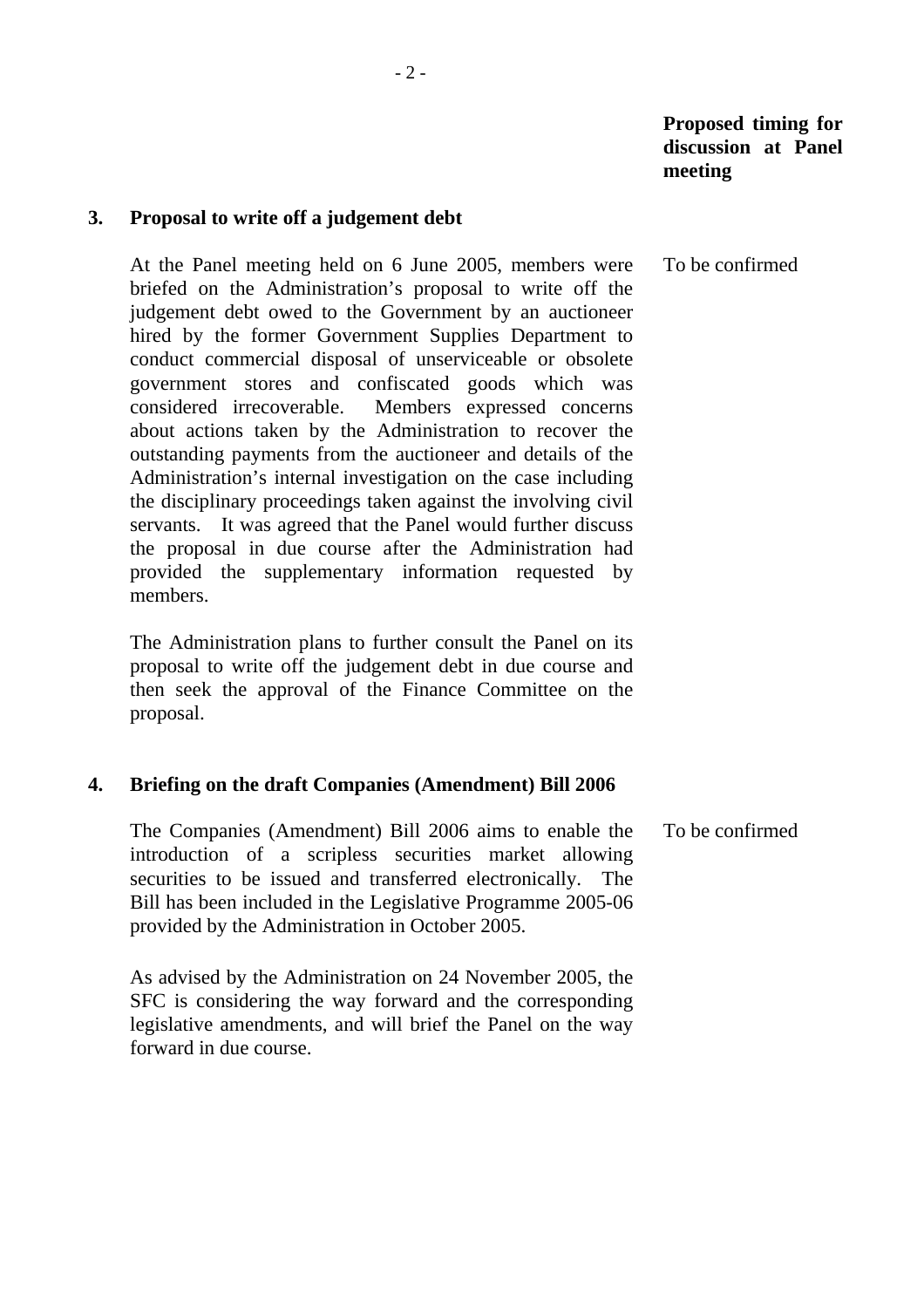# **5. Consultancy study on the feasibility of establishing insurance Policyholders' Protection Funds in Hong Kong**

 The Administration commissioned a consultancy study on the feasibility of establishing Policyholders' Protection Funds (PPFs) in Hong Kong in late 2002 and conducted a consultation exercise from December 2003 to March 2004 to invite public views on whether and how PPFs should be introduced in Hong Kong. To be confirmed

 At the Panel meeting on 1 March 2004, members were briefed on the findings of the consultancy study and proposed PPF options. The Administration undertook to consult the Panel on the way forward after the public consultation exercise.

 According to the Administration's written reply dated 28 March 2006, the consultant is expected to submit its final report within the coming financial year. Upon receiving the final report from the consultant, the Government will consider the way forward taking into account latest international regulatory development, implication for the work of the Insurance Authority and impact on the industry and community.

## **6. Consultancy study on the supervisory framework of the assets of long term insurers in Hong Kong**

 In October 2003, the Administration commissioned the consultancy study to examine the effectiveness of the current supervisory framework and to assess the need for further enhancement of the current framework for the protection of policyholders in Hong Kong. To be confirmed

 As advised by the Administration on 24 November 2005, the Consultant is undertaking a detailed study of various possible options for enhancing the asset safeguarding mechanism and asset valuation framework. According to current work progress, it is expected that the Consultant could finalize a Third Report and start drafting a public consultation paper for consideration by the C of I in the next few months. The Administration is keeping in view the progress of the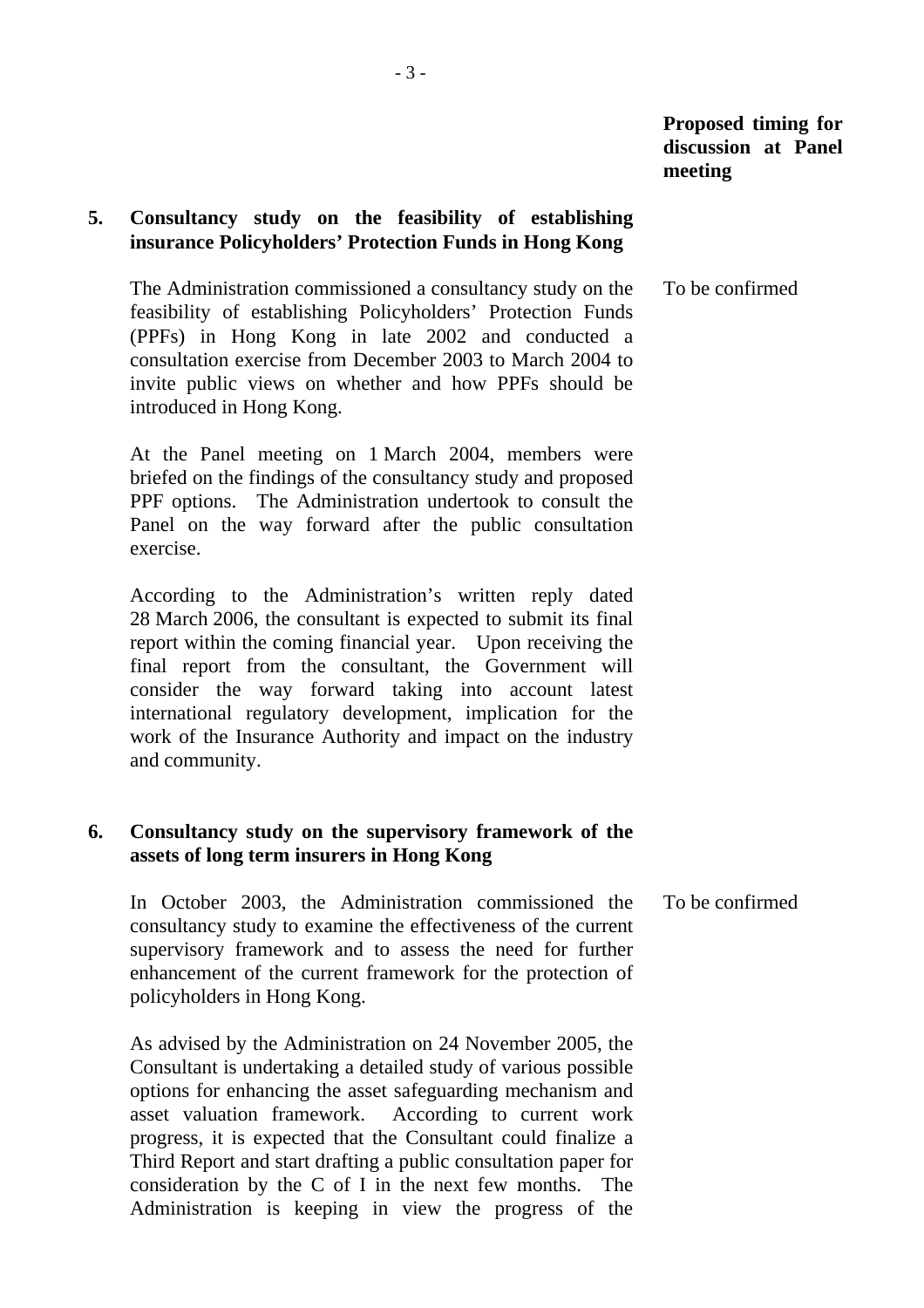consultancy study and will brief the Panel once it is ready to do so.

#### **7. Scheme for outsourcing summary bankruptcy cases**

 The purpose of the Bankruptcy (Amendment) Bill 2004 is to empower the Official Receiver to outsource debtor-petition summary bankruptcy cases to private-sector insolvency practitioners. The Bills Committee on Bankruptcy (Amendment) Bill 2004 requested the Administration to review the outsourcing scheme after implementation of the scheme. The Secretary for Financial Services and the Treasury undertook in his speech during the resumption of the Second Reading debate on the Bill at the Council meeting on 6 July 2005 that the Administration would review the outsourcing scheme 24 months after implementation of the scheme and report the outcome of the review to the LegCo. To be confirmed

 The Administration has been invited to report the outcome of the review to the Panel in due course.

# **8. Introduction of a new category of "travel insurance agents"**

 At the Panel meeting held on 4 July 2005, members were briefed on the Administration's proposal to introduce a new category of "travel insurance agents" to facilitate travel agents to be registered as insurance agents for the sale of travel insurance. Members expressed reservation on whether the proposal was the best option to achieve the policy objective of encouraging Hong Kong people to take out travel insurance before they travel. The Administration was requested to give further thought to the proposal and consider how the grave concern expressed by the insurance intermediaries could be addressed. To be confirmed

 At the Panel meeting held on 5 December 2005, members were briefed on the progress of the proposal. Members noted that the insurance industry had accepted the proposal after further discussion with the Administration. The Administration was requested to report to the Panel on the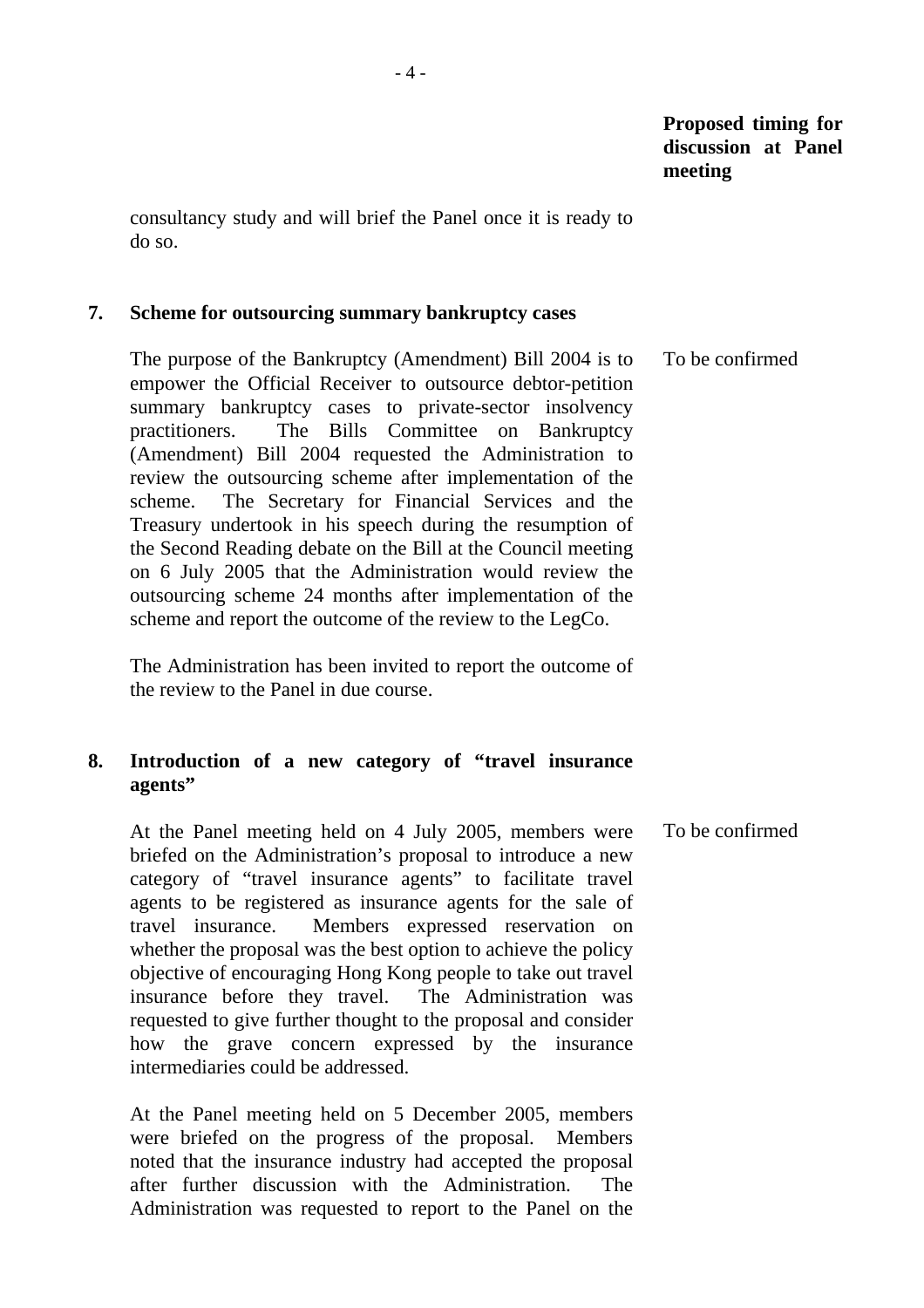implementation of the "travel insurance agents" registration system about one year after the implementation of the system, including information on the number and percentage of travel agents who have passed the "Travel Insurance Agents Examination" and registered under the system, and the Administration's assessment of the effectiveness of the registration system and the impact of the system on the professional standards of insurance intermediaries.

# **9. Proposal on sale and outsourcing of the funding and administration of loans made to students**

 At the Panel meeting held on 5 January 2006, the Administration briefed Members on its plan to sell off the portfolio and outsource the funding and administration of non means-tested student loans to the private sector. Given the possible impact of the proposal on the students having loans under the two non-means tested loan schemes concerned, Members urged the Administration to consult the Panel on Education (Education Panel) and relevant student bodies on the proposal before reverting to the Panel. To be confirmed

 When the subject was discussed at the special meeting of the Education Panel held on 26 January 2006, the following motion was passed:

"本委員會反對政府將免入息審查學生貸款 出售和外判予私營機構,並要求政府盡快完成 檢討整個學生貸款計劃,以達至協助有需要之 學生完成學業,而不至於畢業後長期負債。"

#### (English translation)

"That this Panel opposes the sale of the Government's non-means-tested student loan portfolio and the outsourcing of the funding and administration of these loan schemes to the private sector, and requests that the overall review of all student loan schemes be completed expeditiously for the purpose of providing assistance to the needy students to enable them to finish their studies without having to repay debts over a prolonged period of time after graduation."